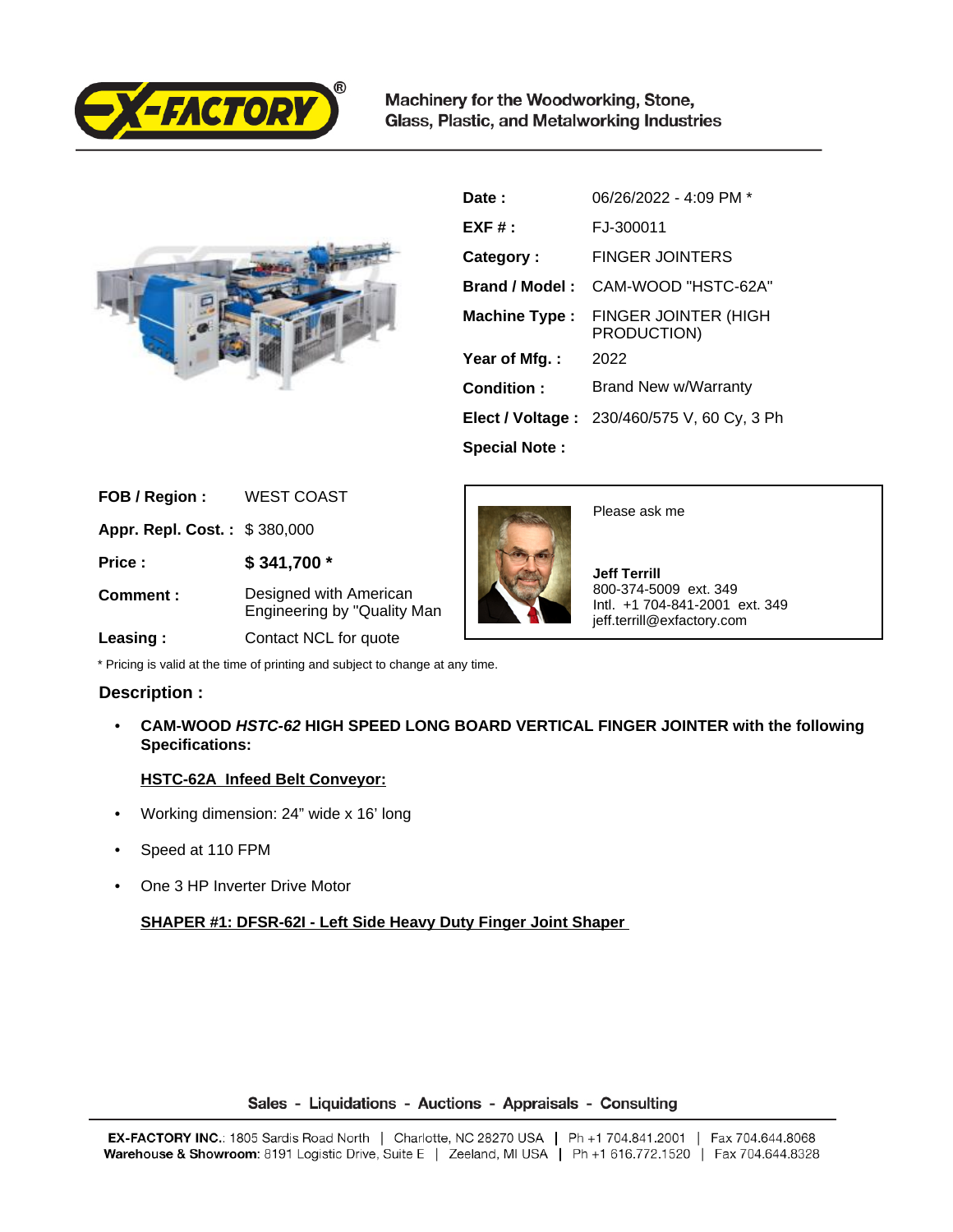

- Working dimension: 24" wide x 1" to 10" high x 8" to 16' long
- Scoring Saw: 2 HP motor
- Scoring Saw Blade: 7" diameter x 50 tooth
- Scoring Saw speed: 2,850 RPM
- Trim Saw Spindle: 15 HP motor
- Trim Saw Blade: 12" diameter x 80 tooth
- Trim Saw Speed: 2,800 RPM
- (2) Finger Joint Spindles, (1) for rough cut and (1) for finish cut, each with a 30 HP motor
- Spindle diameter: 50 mm
- Diameter of cutterhead possible without knives: 8-1/4"
- Shaper Spindle speed: 3,800 RPM
- Conveyor belt with 3 HP Inverter Drive
- Table cycle by 3 HP Drive Motor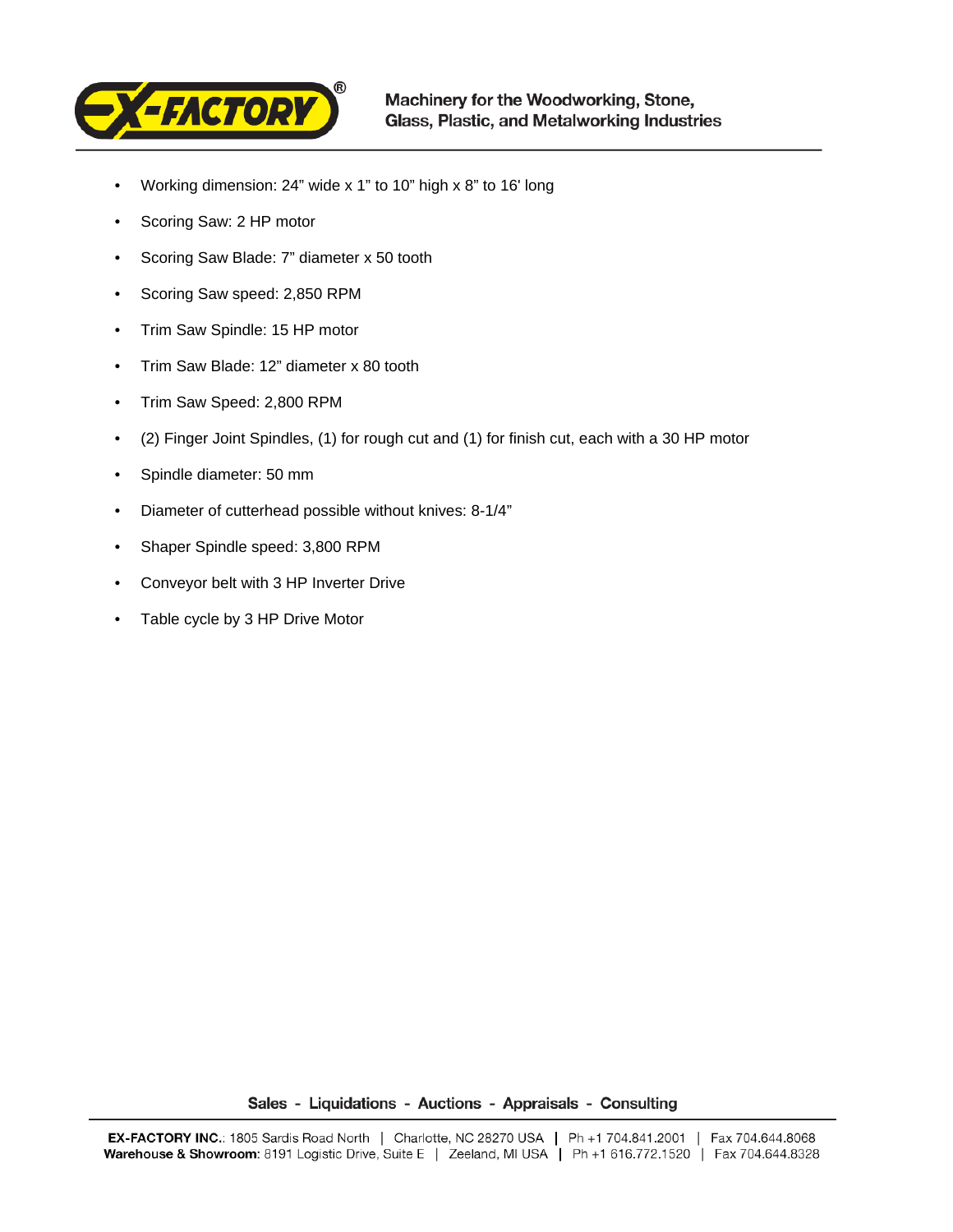

• Table cycle speed from (1) to (4) cycles per minute (depends on work)

# **HSTC-62A HEAVY SINGLE TABLE OUTFEED TRANSFER CONVEYOR**

- Working dimension: 24" wide X 16' long
- Speed at 110 FPM
- One 3 HP Inverter Drive

# **HSTC-62A SINGLE TABLE INFEED TRANSFER CONVEYOR**

- Working dimension: 24" wide X 16' long
- Speed at 110 FPM
- One 3 HP Inverter Drive

## **SHAPER #2: DFSR-62I - RIGHT SIDE HEAVY DUTY FINGER JOINT SHAPER WITH GLUE APPLICATOR**

- Working dimension: 24" wide x 1" to 10" high x 8" to 16' long
- Scoring Saw: 2 HP motor
- Scoring Saw Blade: 7" diameter x 50 tooth
- Scoring Saw speed: 2,850 RPM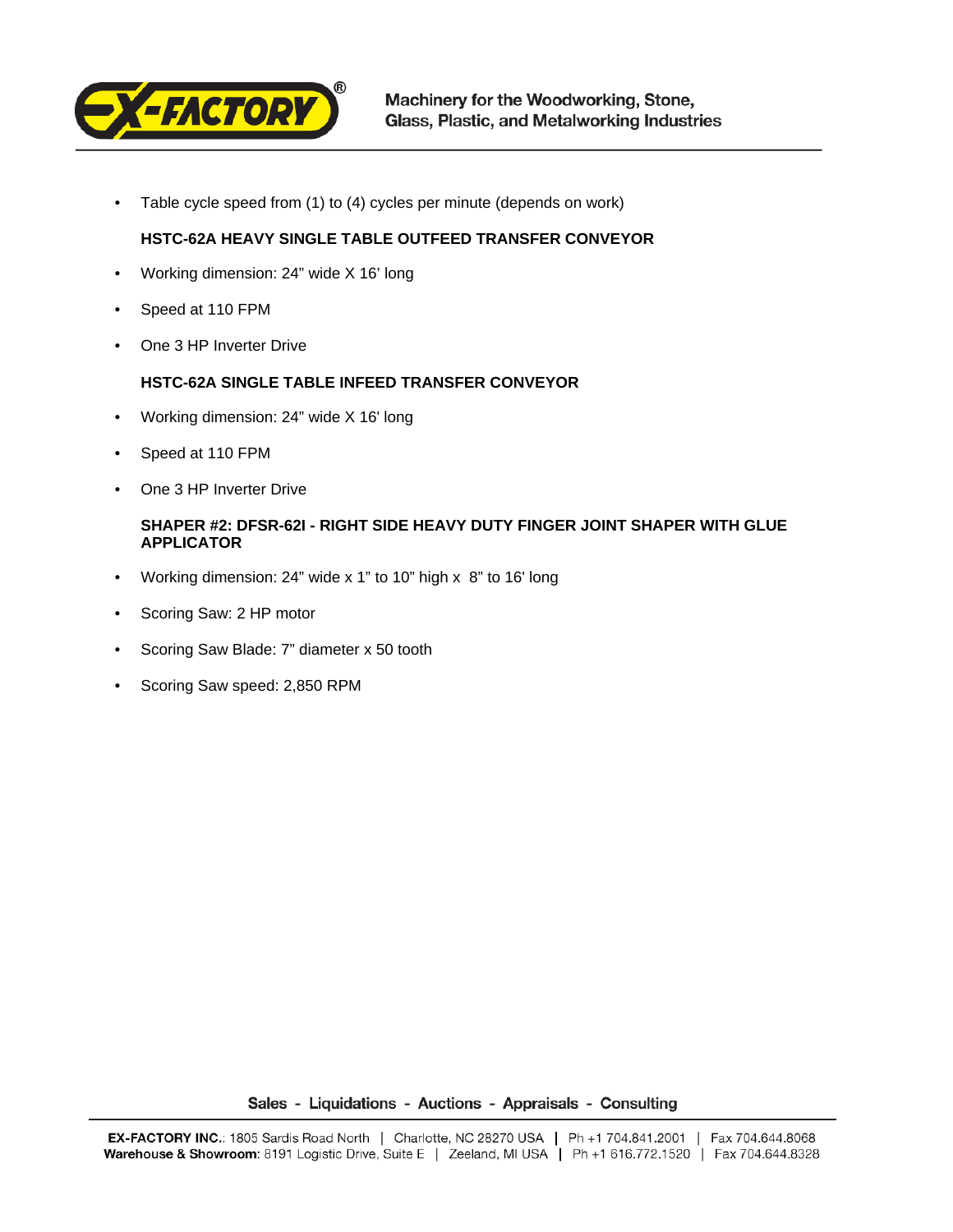

- Trim Saw Spindle: 15 HP motor
- Trim Saw Blade: 12" diameter x 80 tooth
- Trim Saw Speed: 2,800 RPM
- (2) Finger Joint Spindles, (1) for rough cut and (1) for finish cut, each with a 30 HP motor
- Spindle diameter: 50 mm
- Diameter of cutterhead possible without knives: 8-1/4"
- Shaper Spindle speed: 3,800 RPM
- Conveyor belt with 3 HP Inverter Drive
- Table cycle by 3 HP Drive Motor
- Injection type adhesive spreader with standard glue height of 10"
- Glue system included is for PVAC.
- Optional APQUIP Glue System available at extra cost
- Optional Glue Equipment available for Loctite HB X Glue at extra price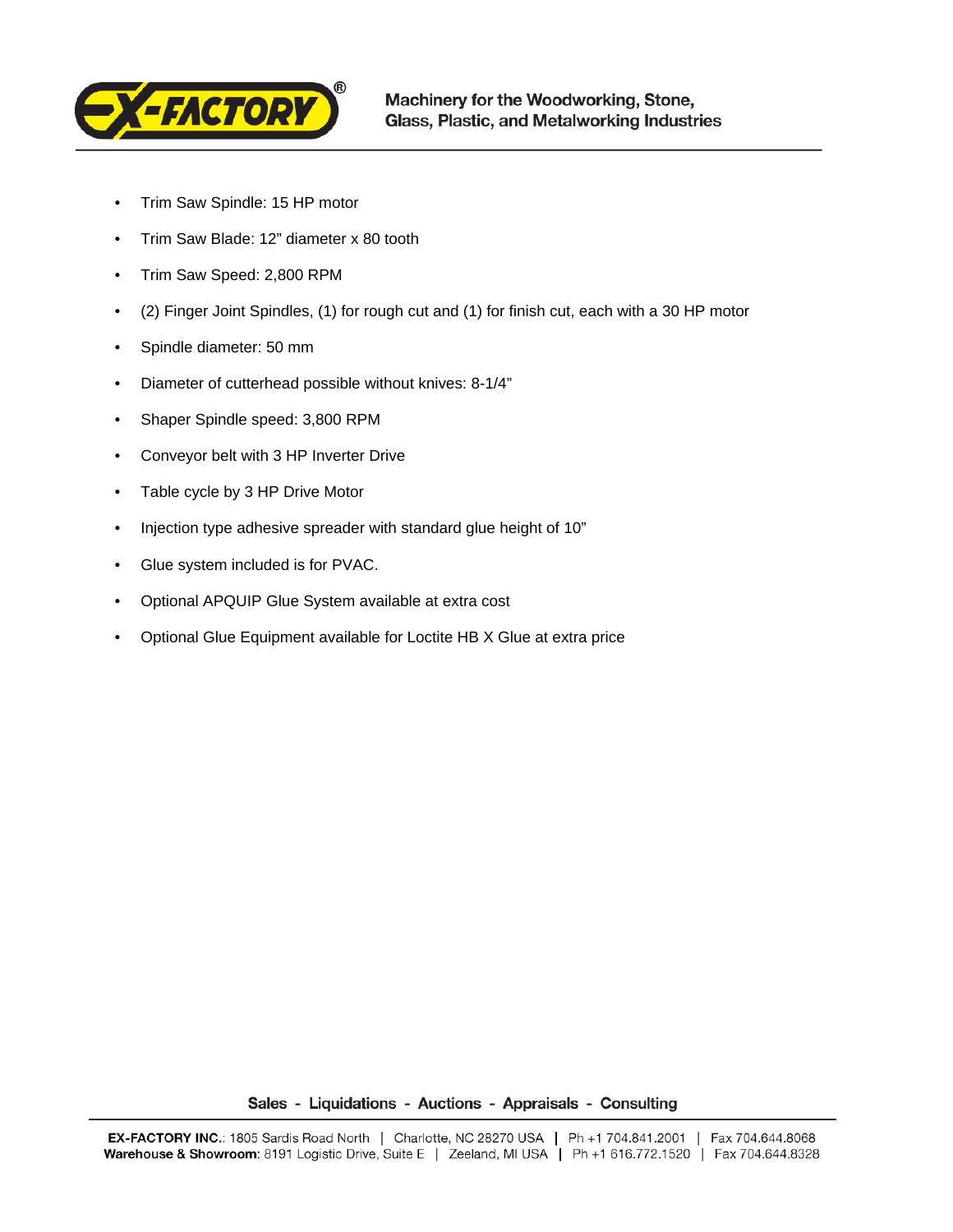

• Deduct ...\$5,200 if provided without a Glue System

## **HSTC-62B OUTFEED CONVEYOR WITH BELT CLEANER**

- Working dimension 24" long X 16' wide
- Speed at 115 FPM
- (1) 3 HP Inverter Drive
- (1) 1/2 HP motor for conveyor cleaning device

### **HSCB-62 TIPPING CONVEYOR W/NARROW CONVEYOR**

- Flips boards from vertical to horizontal for automatic feed to the Press
- Working dimensions:
- (1) Conveyor at 24" wide x 16' long
- (1) Conveyor at 8" wide x 16' long
- Speed 110 FPM
- 3 HP Inverter Drive

#### **UFJ-600 FINGER JOINT CONTINOUS ASSEMBLY MACHINE FOR INFINITE LENGTHS**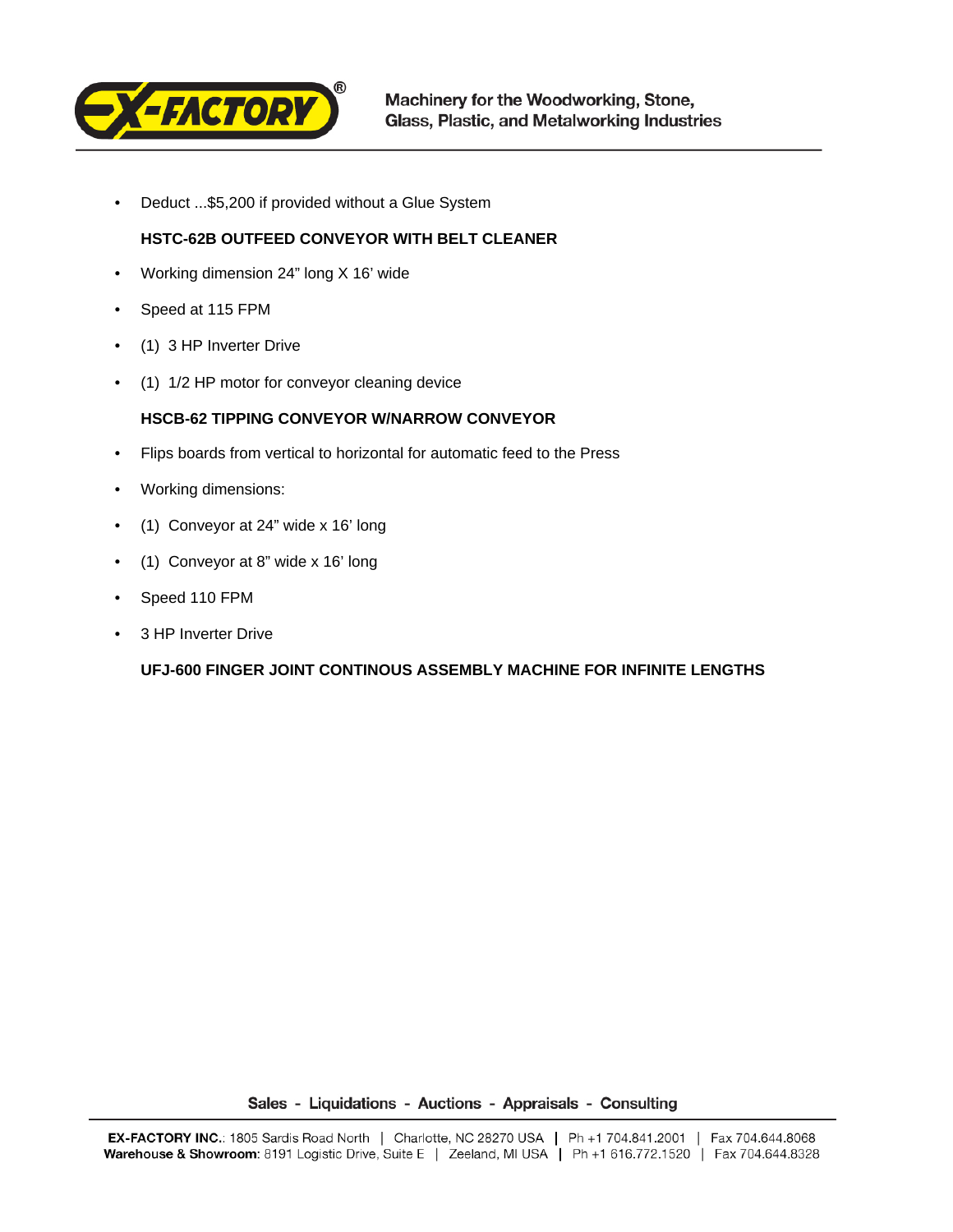

- Working dimension 1-3/8" to 10' wide X 1" to 4" thick by unlimited lengths
- In-feed speed from 100 to 165 FPM
- Cut-Off Saw: 7-1/2 HP
- Cut-Off Saw Speed: 2,850 RPM
- Cut-Off Saw blade dimensions: 18" diameter x 1" bore x 120 tooth carbide tipped
- Hydraulic Power Units: (1) @ 10HP and (1) @ 15HP
- Hydraulic Oil Tank: 50 Gallons
- Out-feed table: 78" Length

**NOTE:** (5) Days start-up and training by factory technicians included in price.

## **OPTIONAL ACCESSORIES:**

- (4) 40 HP Shaper Motors, add ...\$35,000
- (4) 50 HP Inverter Driven Shaper Motors, add ...\$40,000
- Overhead lifting system for removing and installing cutterheads, add ...\$10,800
- Safety Fencing and electric interlocks, add ...\$8,760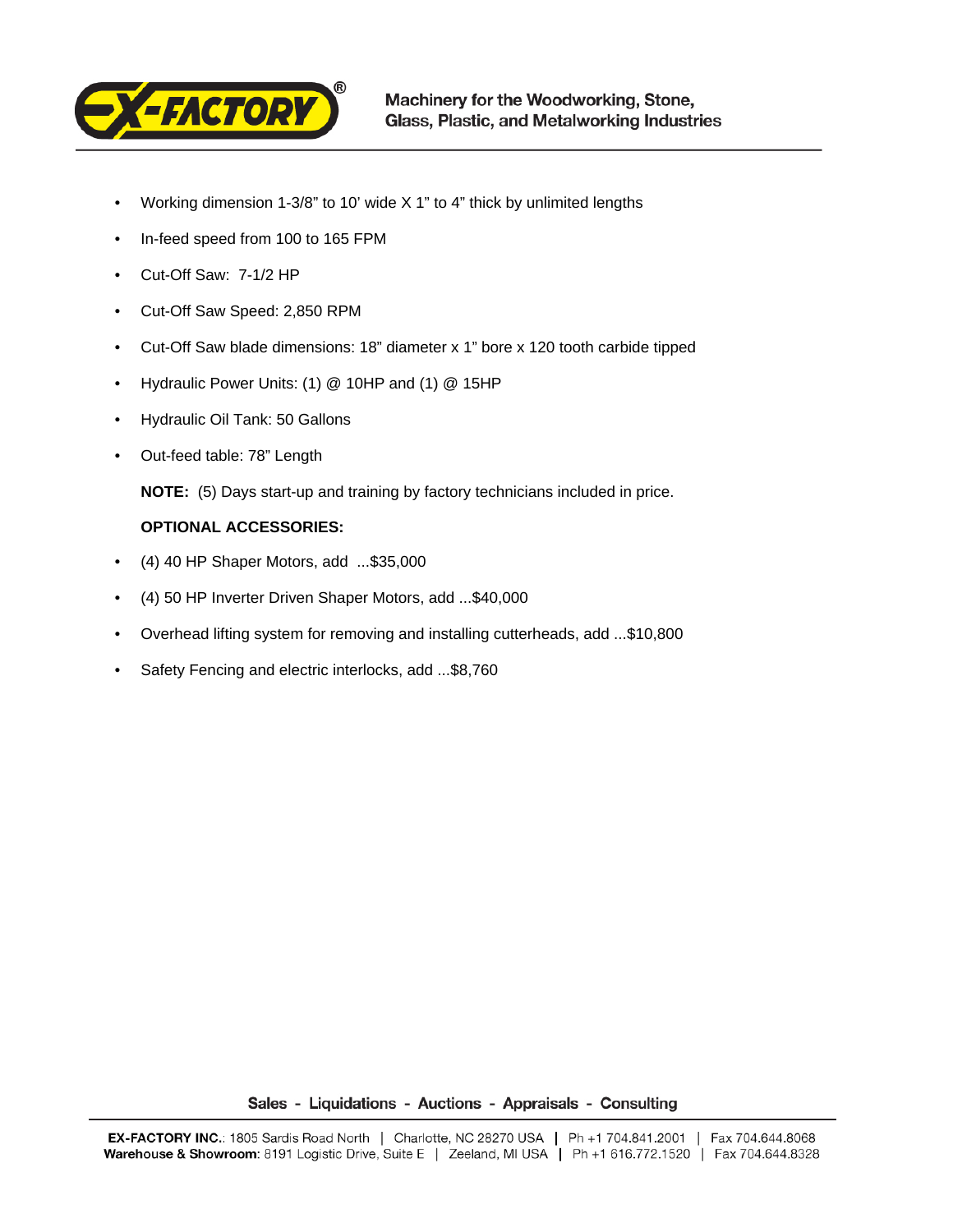

- CE electric components, add ...\$13,920
- Motor Control Center with under-voltage and overload protection; includes UL and CSA approved electrical components. Electric parts only, not the complete machine.

### **LUMBER AND ADHESIVE SPECIFICATIONS**

- Incoming working lengths from 10" to 16'
- Boards must be at least 50% longer than their width
- Lumber thickness from 1" to 4"
- Lumber width from 1-3/8" to 10"
- Assembled out-feed lengths are unlimited
- Glue type to be used: PVAC.
- Lumber species are soft and hardwoods
- 8% to 12% Moisture content
- Incoming boards to be planed (S4S)

## **PRODUCTION CALCUATED ON A 480-MINUTE SHIFT**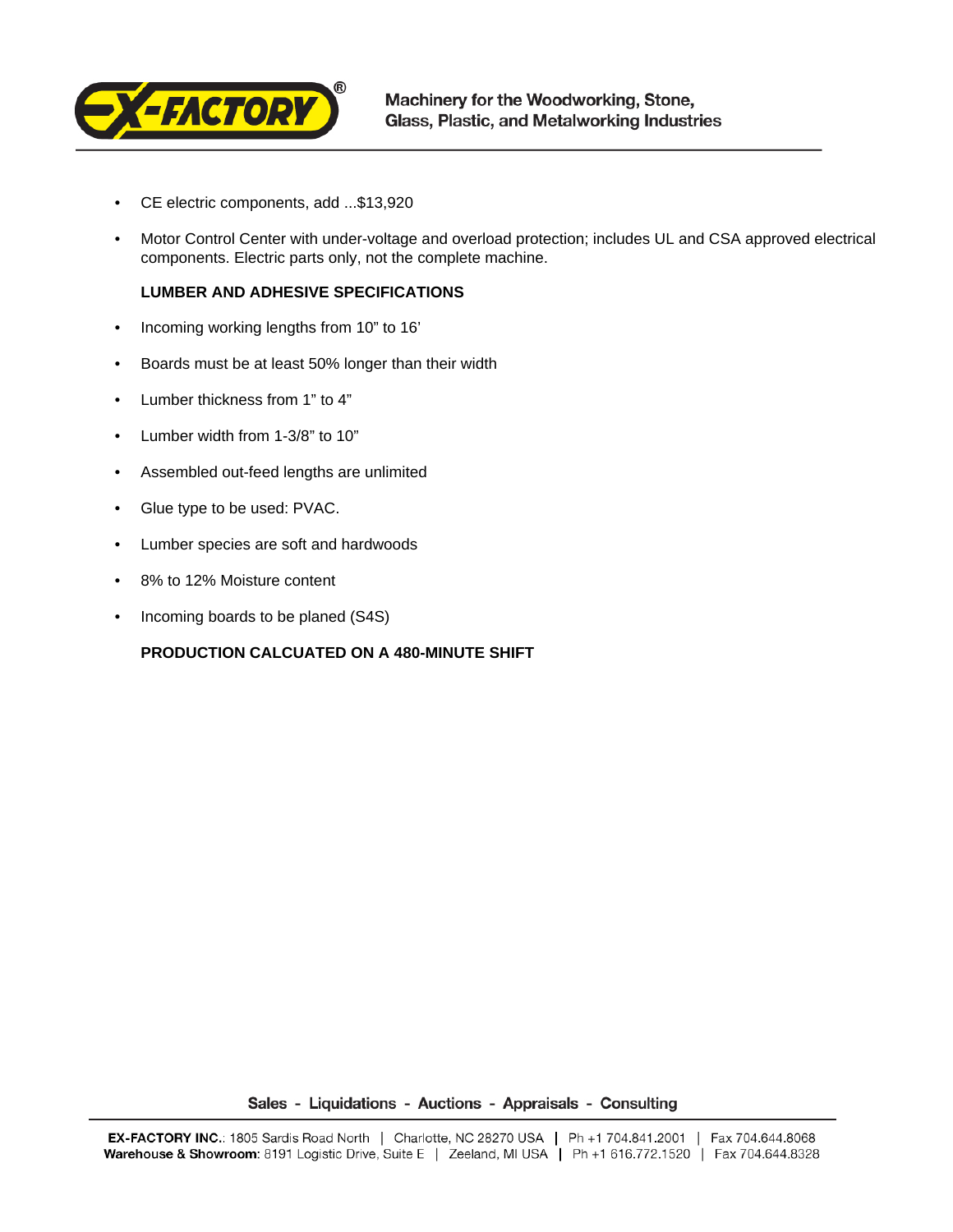

- Finger length according to buyer's specs up to 1-1/8" long
- 6' Average in-feed length
- $2"$  x 4", 6", 8" or 10" incoming boards
- Shapers tables are capable of cycling up to 4-times per minute
- Maximum of (16) 1-1/2" thick boards per shaper table when making vertical joints
- Maximum of (3) 8" wide boards per shaper table when making horizontal joints
- Lengths of assembled boards are unlimited on the Continuous Assembly Machine
- Following production rates are calculated with an 80% utilization factor

**NOTE:** Table cycle speed varies with working height, width, and weight of the boards

#### **PROCUCTION RATES when vertical finger jointing (joints seen in the face of the board):**

- (1) Cycle per minute x (16) 1-1/2" thick x 4, 6, or 8" boards per table x 6' average block length x 480 Minute shift x 0.8 rate of utilization =  $36,864$  lineal per shift
- (3) Cycles per minute x (16) 1-1/2" thick x 4, 6, or 8" boards per table x 6' average block length x 480 Minute shift x 0.8 rate of utilization =  $110,592$  lineal per shift

## **PROCUCTION RATE when horizontal finger jointing (joints seen in the edge of the board):**

• (3) Cycles per minute x (3) 8" wide boards per table x 6' average infeed length x 480" Minute shift x 0.8 rate of utilization =  $6,912$  lineal per shift

## **TO BE PROVIDED BY CUSTOMER**